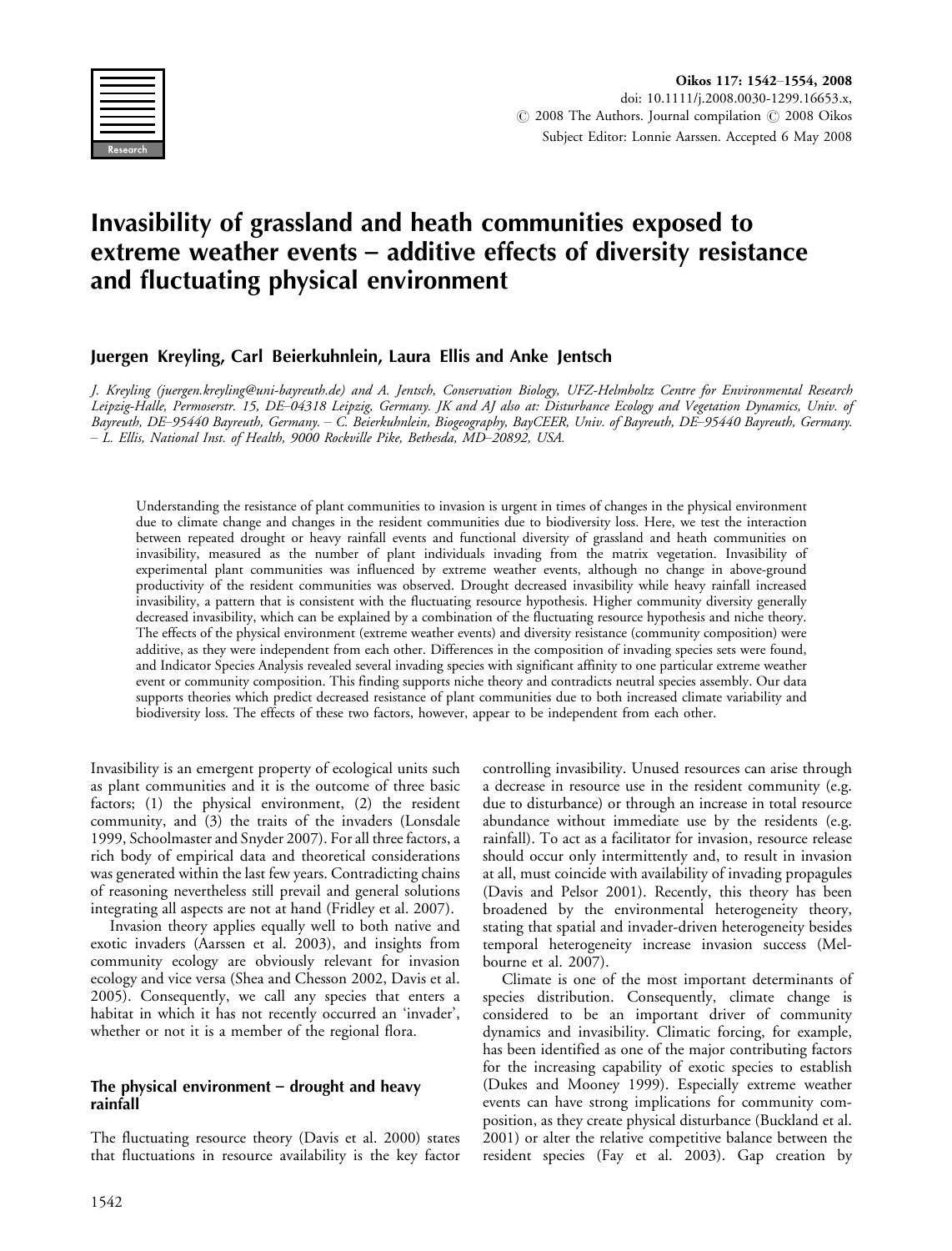disturbance is generally known to increase invasibility (reviewed by Hughes et al. 2007). However, consequences of extreme weather events for community resistance have yet hardly been addressed experimentally (Jentsch et al. 2007). Since weather extremes of unprecedented magnitudes and increased frequency are identified as one important aspect of current climate change (IPCC 2007), their consequences for invasibility of communities need to be considered.

### The resident community  $-$  community composition and diversity

The diversity resistance hypothesis states that the diversity of a resident community acts as a barrier against invasion (Elton 1958). Within this framework, resistance is thought to be due to a more competitive environment with increasing species richness. At fine spatial scales (the level at which all occurring plant individuals interact), more diverse communities generally decrease invasibility (reviewed by Fridley et al. 2007). Theoretically, this pattern can be explained by niche filling (Tilman 2004) or even by neutral processes (Herben et al. 2004). It is, however, highly controversial which facet of diversity (species richness, functional group richness, key species with special importance of dominants) is responsible for this decreasing invasibility with increasing diversity (reviewed by Hooper et al. 2005).

In stochastic niche models, low invasibility is predicted to result from uniformly low levels of resources or open niches, not from diversity (Tilman 2004). This view supports the general theory of fluctuating resources as a trigger of invasion (above). More diverse systems, however, generally fulfill the conditions of generating low levels of unused per se resources better than less diverse systems (see reviews and meta-analysis by Balvanera et al. 2006, Cardinale et al. 2006).

### Interaction between the physical environment and the resident community

The absence of disturbance  $-$  or more generally of spatio $temporal heterogeneity - from many experimental studies$ on the relationship between diversity and invasibility has been criticized recently as being unrealistic and might even explain part of the invasion paradox (a negative relation between invasion and diversity at fine scales and the opposite pattern at large scales; Fridley et al. 2007). Spatial and temporal heterogeneity is even seen as a major driver of invasibility (Melbourne et al. 2007), and should therefore not be excluded in experiments (Richardson and Pysek 2006).

Based on the insurance hypothesis (Yachi and Loreau 1999), which states that more diverse systems are expected to be more resilient against perturbations, we expect that effects of extreme weather events and diversity resistance are non-additive. Viewed from the perspective of the fluctuating resource hypothesis, the increased 'predictability' (McGrady-Steed et al. 1997) or 'reliability' (Naeem 1998) of more diverse communities would imply that less unused resources would occur even in times of strong environmental perturbations due to complementarity in disturbance response traits. Since any situation in which residents do not keep resources at uniformly low levels is a potential colonization opportunity (Shea and Chesson 2002), the insurance hypothesis predicts less invasion opportunities in more diverse systems in face of disturbance.

Consistent with this, Tilman et al. (2006) demonstrated a linear relationship between species diversity and the recovery of grassland after severe drought. But mixed results are also reported. A stabilizing effect of plant diversity during a manipulated extreme drought was found for below-ground biomass, but not for above-ground biomass in a semi-natural central European grassland (Kahmen et al. 2005). Despite these studies, no experiment so far provides data for both controlled weather manipulations and controlled diversity levels. The reported results rely either on naturally occurring weather events without comparisons with controlled weather conditions, or on naturally occurring species diversity, which might also go along with differences in substrate and stand history. In aquatic microcosms, however, evidence suggests that community level resilience (Steiner et al. 2006) and stability (McGrady-Steed et al. 1997) increases with increasing diversity within and between trophic levels.

## The traits of the invaders

Neutral or random assembly have been demonstrated to effectively predict observed processes in community invasibility (Herben et al. 2004). The validity of the neutral theory in this context, however, is questioned by the notion that resident species inhibit the establishment and growth of species similar to them more strongly than they inhibit species with less similar functional traits (Fargione et al. 2003, Strauss et al. 2006, Mwangi et al. 2007), thereby supporting Darwin's naturalization hypothesis, which assumes intense competition between congeners, leading to easier invasion by non-allied genera. Modern analogues to this hypothesis are stochastic niche models (Tilman 2004). The above cited empirical studies evaluated the invasion success of species in relation to their functional and/ or phylogenetic similarity to resident species.

Here, we consider the three basic factors which determine invasibility (the physical environment, the resident community, and the traits of the invaders) simultaneously by testing the following hypotheses. (1) Extreme weather events alter invasibility, with drought limiting water availability and invasibility; and heavy rainfall increasing water availability and invasibility according to the fluctuating resource hypothesis. (2) Increased diversity in terms of species richness and functional composition reduces invasibility according to expectations from the diversity resistance hypothesis. (3) Furthermore, increased diversity buffers effects of extreme weather events on invasibility according to the insurance hypothesis, with diversity and disturbance being non-additive in their effects on community invasibility. (4) Community assembly is not neutral, but depends on the identity of invaders.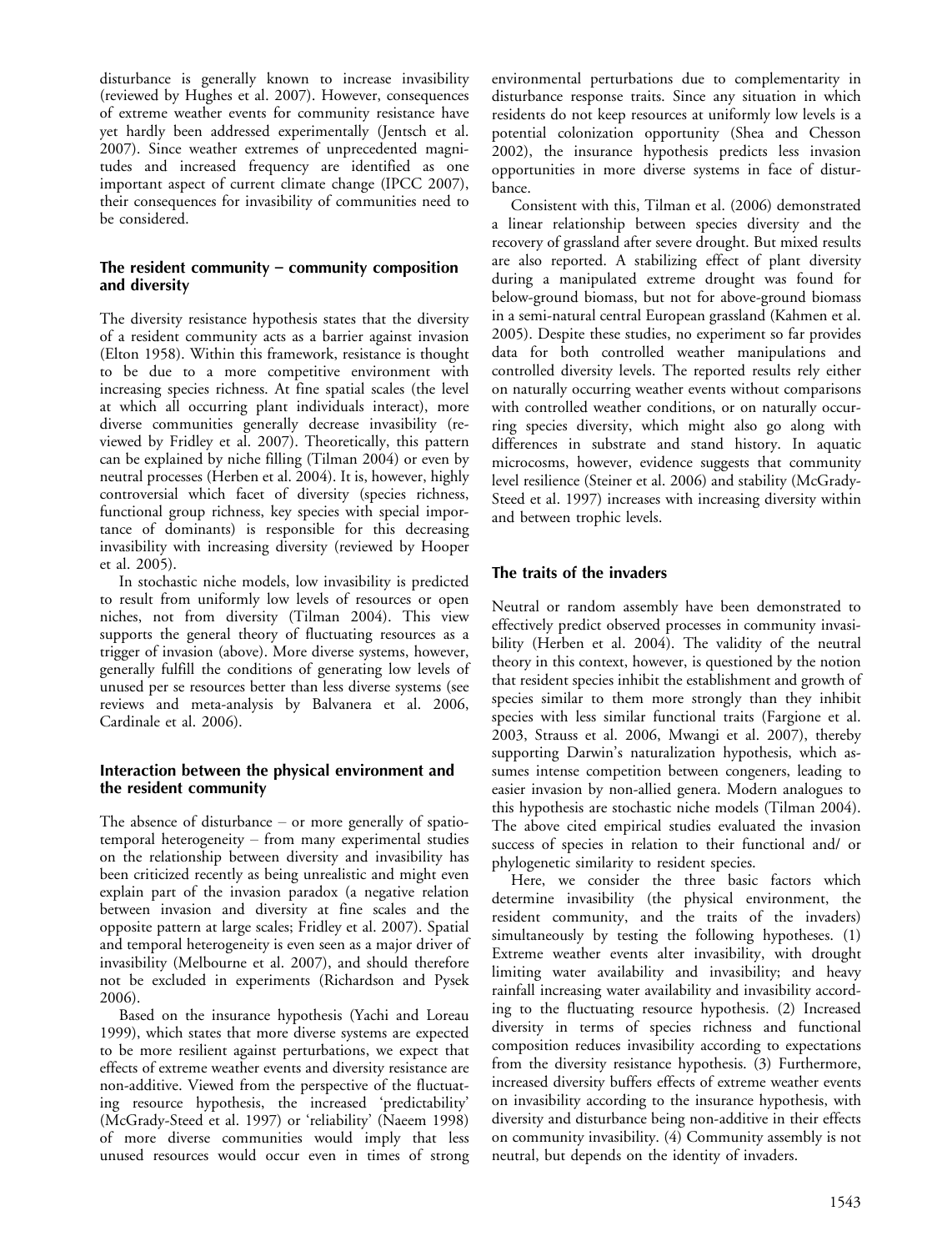# Methods

# Experimental design

The EVENT-experiment (Jentsch et al. 2007) is located in the Ecological Botanical Garden of the Univ. of Bayreuth, Germany (49°55'19"N, 11°34'55"E, 365 m a.s.l.). Mean annual temperature is  $8.2^{\circ}$ C. Mean annual precipitation reaches 724 mm. Precipitation is distributed bi-modally with a major peak in June/July and second peak in December/January (data: German Weather Service). The experiment was carried out with three fully crossed factors. The factors were (1) extreme weather events (drought, heavy rain and control), (2) community diversity (two species of one functional group, four species of two functional groups, and four species of three functional groups), and  $(3)$  two different vegetation types (grassland and heath). The setup consisted of five replicates of each factorial combination, with a total of 90  $2 \times 2$  m plots. The factors were applied in a split-plot design with the vegetation types and diversity levels blocked and randomly assigned within each of the five replications of the weather manipulations (Jentsch et al. 2007). The soil of the experimental site consisted of homogenized substrate from a nearby sand quarry (about 80 cm in depth) underlain by drainage facilities to avoid soil related singularities. The topsoil from this quarry was used to build an upper horizon of 20 cm depth containing higher amounts of organic material (2% total carbon against 0.2% in the lower horizon). The texture of the soil body was loamy sand (82% sand, 13% silt, 5% clay) with  $pH = 4.5$  in the upper and  $pH = 6.2$  in the lower soil layer (measured in 1 M KCl).

### The physical environment  $-$  drought and heavy rainfall

The weather manipulations consisted of extreme drought, heavy rainfall and ambient conditions for control. Intensity of the treatments was based on the local 100-year extreme event in each category. Vegetation periods (March to September) 1961–2000 were used as the reference period (data: German Weather Service). Gumbel I distributions were fitted to the annual extremes, and 100-year recurrence events were calculated. Drought was defined as the number of consecutive days with less than 1 mm daily precipitation. Accordingly, a drought period of 32 days and a rainfall extreme of 170 mm over 14 days were applied in the experiment during peak growing season in June 2005 and 2006. Maximum values in the local climate data set were 33 days without rain during June and July 1976 and 152 mm of precipitation during 14 days in June 1977.

Drought was simulated using rain-out shelters that permitted nearly 90% penetration of photosynthetically active radiation. Near-surface air temperature was slightly (mean  $2005: +1.2^{\circ}C$ ; mean  $2006 +1.4^{\circ}C$ ; mean  $2007$  $+1.3^{\circ}$ C) increased by the roofs during the weather manipulation period. Strong greenhouse effects were avoided by starting the roof at 80 cm height, allowing for near-surface air exchange.

Heavy rainfall was realized using portable irrigation systems. The whole amount of added water was divided into two applications per day to constantly ensure high soil water saturation. If natural precipitation occurred, then the amount of rain was subtracted from the respective dose. Lateral surface flow was avoided by the application of small plastic sheet pilings around treated plots.

### The resident community  $-$  community composition and diversity

Overall, ten plant species were used to install experimental plant communities of various diversity levels, which represent naturally occurring species combinations in Germany (Table 1). Two richness levels (two and four species) and three functional diversity levels  $(2^-:$  one growth form,  $4^-$ : two growth forms, and  $4^+$ : two growth forms with a legume being present) were created. Species were chosen with respect to their belonging to one of the desired functional groups (grasses, herbs, legumes, dwarf shrubs), to their life-span (perennials), to their overall importance in nearby and central European grassland systems, and to the fact that they can naturally occur on substrate similar to the one used in this experiment. We use only very abundant species on comparable soil substrate. One hundred individual plants per plot were planted from pre-grown, even-aged individuals in a systematic hexagonal grid with 20 cm distance between neighbors in April 2005. All grasses and herbs were grown from seeds in autumn 2004, the three dwarf shrub species were two years old

Table 1. Communities of two vegetation types (grassland, heath) are used in three functional diversity levels, resulting in six species combinations (Abbreviations: G: grassland, H: heath, 2/4: number of species,  $^{-}$ : without legume,  $^{+}$ : with legume).

| Abbreviation      | Vegetation type | Diversity level | Description                                                                 | <b>Species</b>                                                                        |
|-------------------|-----------------|-----------------|-----------------------------------------------------------------------------|---------------------------------------------------------------------------------------|
| $G2$ <sup>-</sup> | grassland       |                 | two species, one functional<br>group (grass)                                | Arrhenatherum elatius, Holcus lanatus                                                 |
| $G4^-$            | grassland       | $4-$            | four species, two functional<br>groups (grass, herb)                        | Arrhenatherum elatius, Holcus lanatus,<br>Plantago lanceolata, Geranium pratense      |
| $G4^+$            | grassland       | $4^+$           | four species, three functional<br>groups (grass, herb, legume herb)         | Arrhenatherum elatius, Holcus lanatus,<br>Plantago lanceolata, Lotus corniculatus     |
| $H2^-$            | heath           |                 | two species, one functional group<br>(dwarf shrub)                          | Calluna vulgaris, Vaccinium myrtillus                                                 |
| $H4^-$            | heath           |                 | four species, two functional groups<br>(dwarf shrub, grass)                 | Calluna vulgaris, Vaccinium myrtillus,<br>Agrostis stolonifera, Deschampsia flexuosa  |
| $H4+$             | heath           | $4^+$           | four species, three functional groups<br>(dwarf shrub, legume shrub, grass) | Genista tinctoria, Vaccinium myrtillus,<br>Agrostis stolonifera, Deschampsia flexuosa |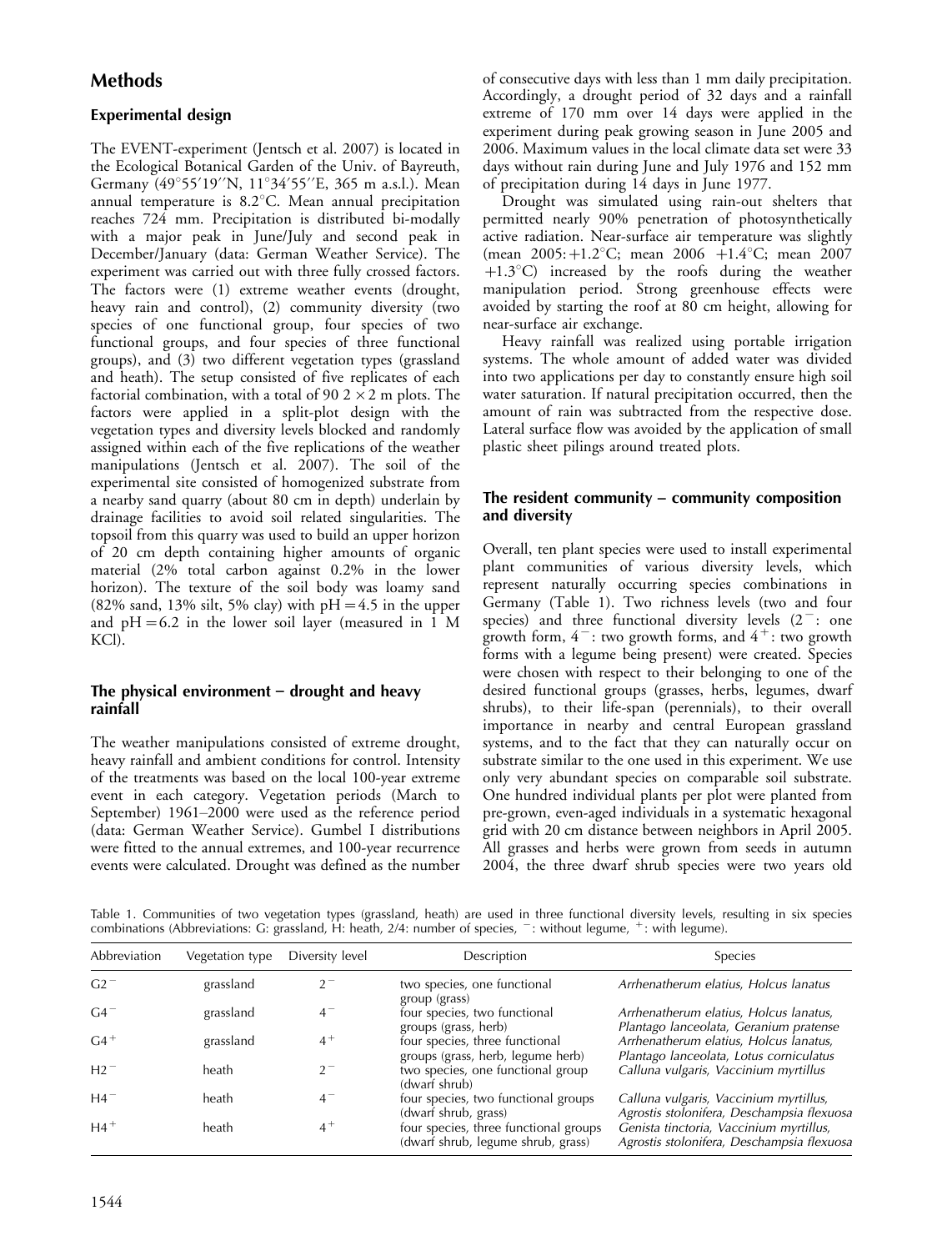when transferred to the experimental site.

For the grassland plots, ANPP (aboveground net primary productivity) was determined by two aboveground harvests per year (one week after the weather manipulations ended, and in September) resembling local agricultural routines. For the heath plots, destructive sampling was not feasible due to the absence of such a disturbance in their natural environments and the chamaephytic life form of the key species. Instead, a set of non-destructive biometric measures were calibrated by multiple regression analysis against harvested individuals from outside the central plots, but inside the weather manipulations. For each species, a coefficient of correlation of  $r^2 > 0.8$  was reached by a combination of two or three biometric measures.

Aboveground cover of the resident communities was quantified by a pin-point method, recording the presence of plant organs at 100 vertically inserted steel needles. These values were treated as percent cover. The measurement was repeated three times over the course of a vegetation period.

#### The traits of the invaders  $-$  response parameters

Invasibility of the experimental communities was recorded three times per year: before and after the weather manipulations in early summer, and in fall. Invading plant individuals were collected from the inner square meter of each plot, and subsequently separated by species. Removal took place only after the first true leaves (after the cotyledons) emerged, but most specimens were considerably older than this and clearly established in the stand. At this point in development, we expected that number of individuals give a measure of established invaders rather than chance germinations. All grasses were grouped together into one aggregate due to difficulties in determining the species of small grass seedlings. For each plot, the number of individuals per species was determined. The ten target species of the experiment were removed from the subsequent analysis, their offspring was removed only from those plots where they were not designed to be in the target species mix. All invading specimens stem from outside the experiments, as the spaces between the plots were planted with one easily recognizable species (Lolium perenne) and regularly mowed before this species could flower. The matrix vegetation surrounding the experiment is highly heterogeneous, including agricultural meadows, roadside vegetation, forest patches, wetlands, allotments and the botanical garden of the University, within 200 m distance. Quantitative data is not available, but the species pool consists of several hundred species.

Here, we only analyze the data from the second and third year of the experiment, as we were interested in newly dispersed seeds from the matrix vegetation. Tests confirmed that germination from the soil seed bank was negligible after one year. Furthermore, this insured a high degree of establishment of the resident communities.

#### Data analysis

Linear models accounting for the split plot design with the six community compositions being blocked within the weather manipulations were combined with analysis of variance (ANOVA) to test for significant differences between groups. Homogeneous groups were identified by Tukey HSD post hoc comparisons. Level of significance was set to  $p < 0.05$ . Prior to statistical analysis, data was log or square root transformed if conditions of normality were not met, or to improve homogeneity of variances. Both characteristics were tested by examining the residuals versus fitted plots and the normal qq-plots of the linear models (Faraway 2005). For the regression between resident cover and invasibility, a large variety of linear and non-linear models was fitted with least-squares regression. The model with the highest  $r^2$  was kept.

In order to test for differences in invading species sets between factorial groups, we conducted multi response permutation procedures (MRPP). In the case of significant differences, pair-wise comparisons with Bonferroni corrections of the significance level were performed between all levels of the factor. MRPP is a non-parametric procedure for testing the hypothesis of no difference between two or more a priori groups. Test statistics describe the separation between the groups. Sørensen index was used as the dissimilarity measure due to its robustness with vegetation data (Faith et al. 1987). MRPP was applied according to the method described by McCune and Grace (2002) using the function mrpp of package vegan for the R statistics system. An unconstrained ordination was applied to illustrate the similarity between invading species compositions of each plot. We used non-metrical multidimensional scaling (NMDS) according to the procedure recommended by Minchin (1987) using the function metaMDS of package vegan for the R statistics system.

In order to examine the affinity of particular species to different weather manipulations or community compositions, we conducted an indicator species analysis (Dufrene and Legendre 1997) on abundance data with the function duleg of package labdsv for the R statistics system.

The inhibitation of invaders by functionally similar resident species was evaluated by two approaches. First, invasion success of the functional groups was compared between communities were this functional group was present or absent. Significance of difference in mean was evaluated by a permutation procedure of 1000 permutations with the function diffmean of package simba for the R statistics system, because data points were not independent and number of observations per compared group was unequal. Second, cover of broad functional groups (grasses, forbs, shrubs, legumes) within the resident communities was correlated with the number of invaders from the same functional group and of all other functional groups with least-squares linear regression of the log-transformed number of invading individuals.

#### **Results**

Overall, 6543 individuals of 65 species or aggregates were found in 2006, 3051 individuals of 49 species in 2007. All invading species also occurred in the vicinity of the experimental site and comprise common grassland and some ruderal species (Appendix 1).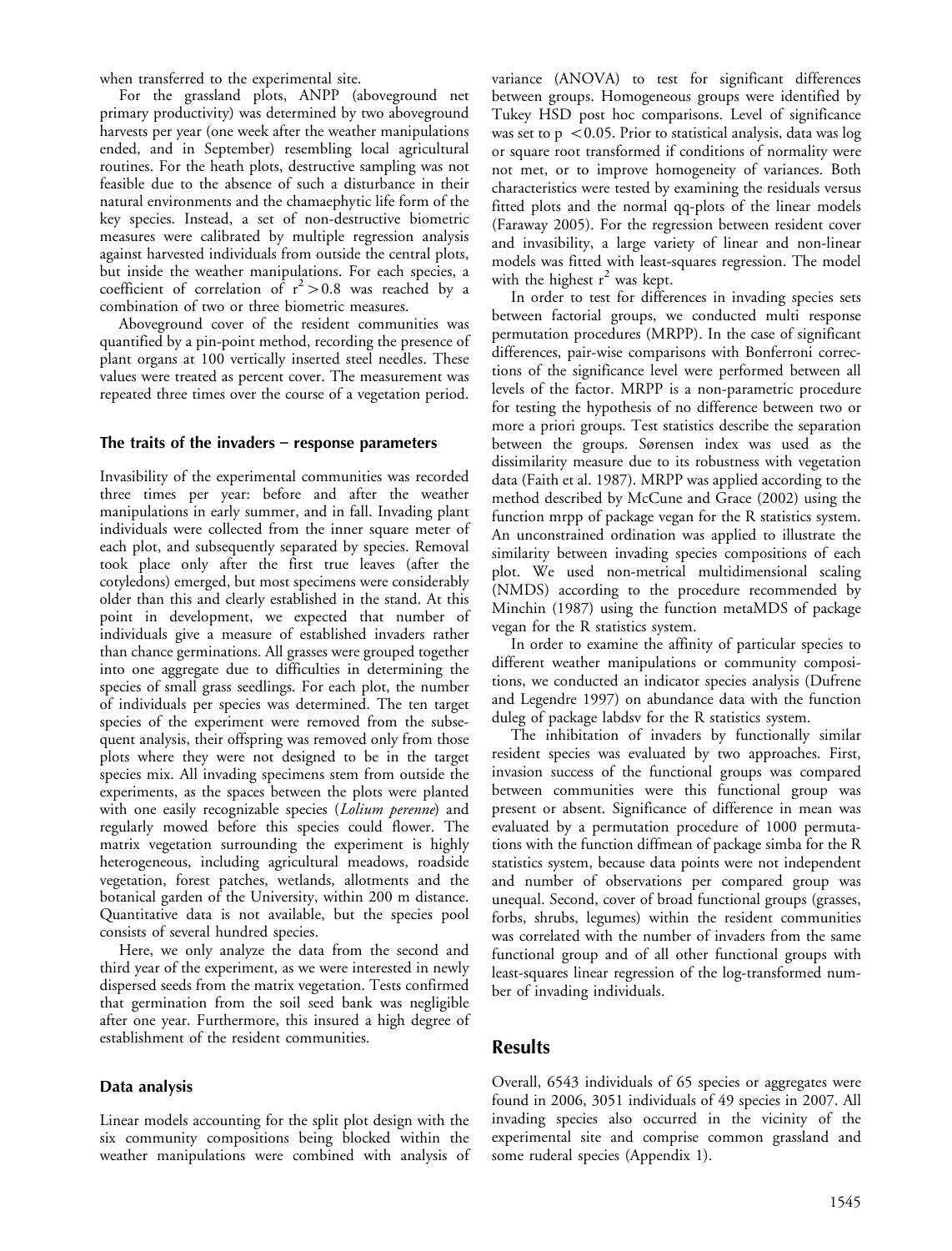#### The physical environment  $-$  drought and heavy rainfall

Even though the applied weather manipulations led to strong changes in soil moisture (Fig. 1), total resident cover as well as biomass remained surprisingly stable in face of repeated weather events of 100 year recurrence (Fig. 2).

The drought manipulation, nevertheless, decreased invasibility by about one third, whereas the heavy rainfall manipulation nearly doubled invasibility in both years (Fig. 3). This effect was not visible in spring before the weather manipulation, significant directly after the manipulation in summer, and most pronounced in autumn (data not shown).

#### The resident community  $-$  community composition and diversity

Invasibility was enhanced with decreasing community diversity (Fig. 3). The differences between diversity levels, however, were only significant between the least diverse level  $(2^-)$  and the two other levels  $(4^-$  and  $4^+$ ; Tukey HSD post hoc comparison).

Higher invasibility was generally found for the heath communities compared to the grassland communities. The two vegetation types also exhibited a difference in their diversity effect (see interaction between vegetation type and diversity level in Fig. 3). This interaction effect between vegetation type and diversity level was due to the extremely high invasibility of the least diverse heath community. However, both vegetation types showed the same general decline of invasibility with increasing diversity, with only the slope of this decline differing.

#### Interaction between the physical environment and the resident community

The decreased invasibility due to increasing diversity and the changes in invasibility due to the extreme weather manipulations were additive, as no significant interaction between these two factors were found (Fig. 3). This means that changes in the physical environment had the same effects irrespective of vegetation type or diversity level. And, vice versa, diversity resistance to invasion remained constant even under fluctuating conditions in the physical environment.



Figure 1. Soil moisture and precipitation in the EVENT experiment during manipulation and recovery after extreme drought and heavy rainfall events. Mean values and standard errors of TDR tube access probe measurements at  $-10$  cm are given for 2006. For 2007, 48 h mean values of hourly measurements by FD-sensors between  $-5$  and  $-10$  cm are given (n = 5 per weather manipulation). Upper dotdashed line indicates field capacity ( $pF=1.8$ ), lower dot-dashed line indicates permanent wilting point ( $pF=4.2$ ) of the soil substrate (AG Boden 1996). Grey bars show weekly precipitation for the weather manipulations in comparison with ambient conditions (control) and the long term mean precipitation 1961-2000 (data: German Weather Service, Station Bayreuth). Timing and duration of the weather manipulations is indicated by black vertical bars.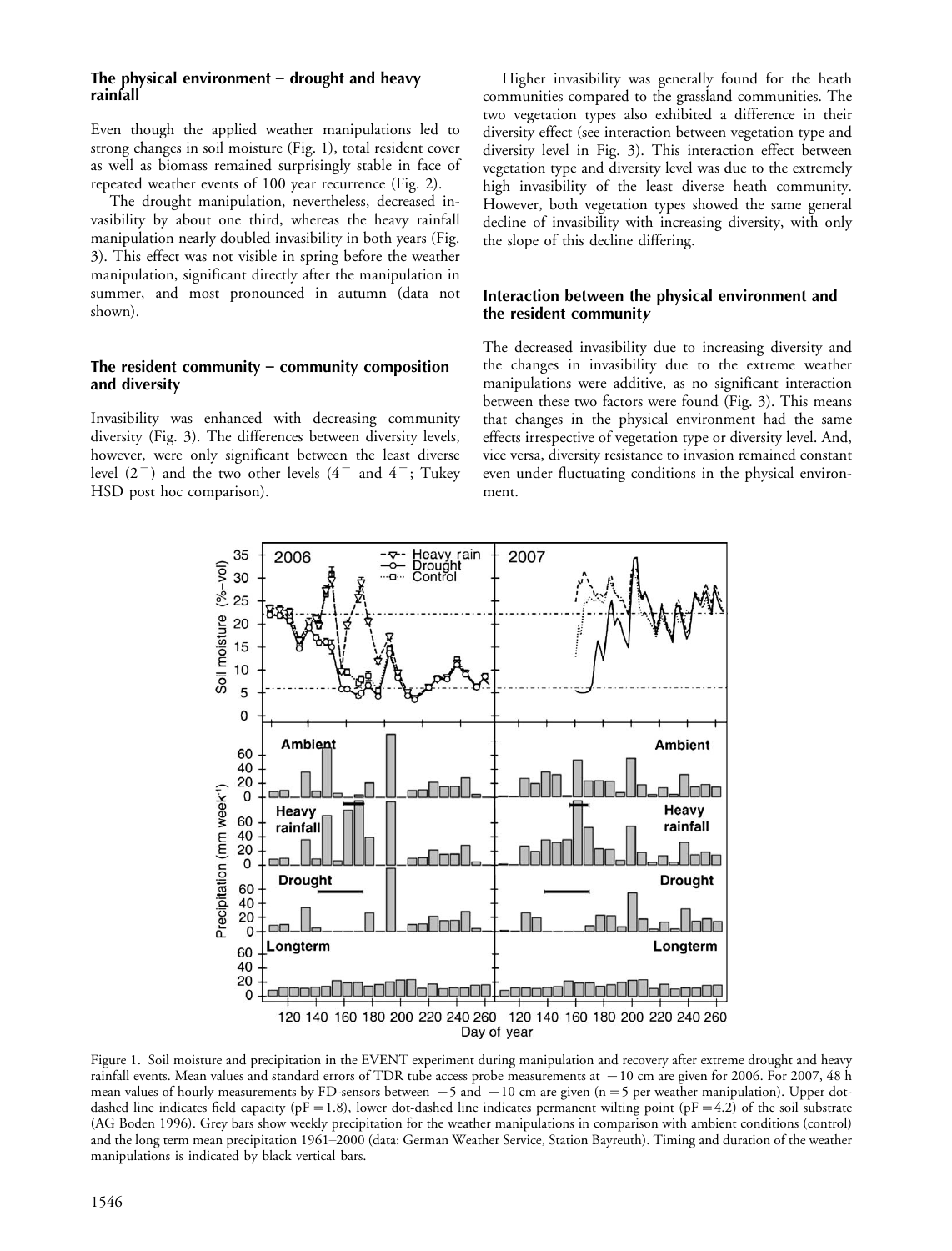

Figure 2. Annual above-ground productivity of experimental communities. Shown are mean values and standard errors in g m $^{-2}$ . Letters display homogenous groups of the interaction between vegetation type and diversity level according to Tukey HSD post hoc comparisons. No significant effect of weather manipulations or interaction with weather manipulation was found at any time, ANOVA results are provided next to barplots.



Figure 3. Total invasibility in 2006 and 2007. Shown are mean numbers and standard errors of invading individuals m<sup>-2</sup>. Letters display homogenous groups of weather manipulations and of the interaction between vegetation type and diversity level according to Tukey HSD post hoc comparisons. No significant interaction with weather manipulation was found at any time, other ANOVA results are provided next to barplots.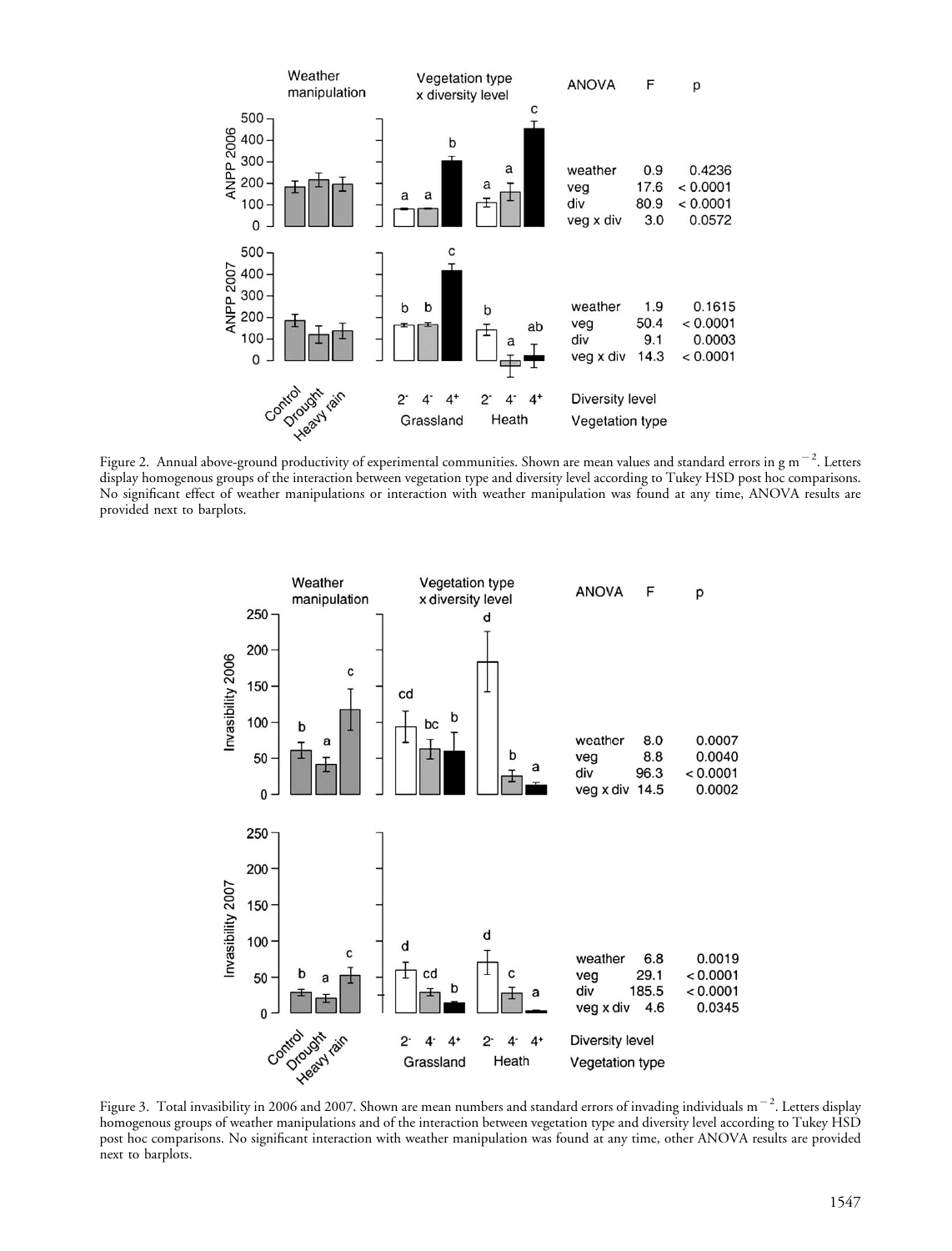#### The traits of the invaders

Significant differences in the composition of the invading species sets within the three factors (extreme weather event, diversity level, vegetation type) were found by the multi response permutation procedure, but these differences were small and no clear grouping occurred in the ordination (Fig. 4). In particular, the differences in species composition within weather manipulations (Fig. 4A) and within vegetation types (Fig. 4C) were subtle, although significant. Higher compositional differences in the invading species sets were found between diversity levels of the resident communities, where total difference in the invading species sets was already 12% (Fig. 4B). In the pair-wise comparisons of diversity levels, the lowest level differed significantly from both other levels. The interaction between vegetation type and diversity level accounted for 18% differences in the invading species compositions, with the lowest diverse and the highest diverse heath community being most strongly distinguished from each other and from the other communities (Fig. 4D).

Several invading species showed significant affinities to one weather manipulation (Table 2). In general, species with high affinity to the heavy rainfall treatment are known to also occur naturally in moist conditions, whereas the species with significant affinity to the drought manipulation commonly occur in drier habitats (see Ellenberg indicator values in Table 2). There were also species with significant affinity to one or more of the experimental plant communities (Table 3). The general pattern of decreased invasibility into the more diverse communities is displayed by the fact that grouping by diversity level also resulted in significant indicator values. But even though most species showed highest relative abundances in the least diverse communities, there are also two species, Trifolium repens and Sonchus sp. with significant affinity to the four species community without legumes.

No general trend towards stronger inhibition of functionally similar invaders was found. Presence of grasses in the resident community led to a strongly reduced invasion success by grasses, but this relationship was inverted for forbs. No significant effect was found for shrubs and legumes (Fig. 5A). These effects, however, were similar for members of the other functional groups (Fig. 5B). Legumes and shrubs in the resident communities even suppressed non-allied species stronger than members of their functional groups. Generally, no strong correlations between cover of the functional group in the resident community and invasion success were found even though linear regressions were significant for all but the models containing resident forbs



Figure 4. Ordination of species sets invading into the experimental plant communities. Shown is the output of a non-metrical multidimensional scaling ordination (NMDS) of invading species compositions after 20 random starts of a two-dimensional solution (final  $stress = 26.78$ , rmse = 0.0783, max residual = 0.36). Outlines of the positions of the three factors (weather manipulation, diversity level, vegetation type) and the interaction between vegetation type and diversity level (abbreviations see Table 1) in ordination space (shortest distance) are shown in the four panels. Within-group homogeneity (A) and significance of differences between groups (p) are based on a multi response permutation procedure (MRPP). Letters next to the outlines indicate homogenous groups within the factor according to pair-wise MRPP comparisons with Bonferroni corrections between all factor levels.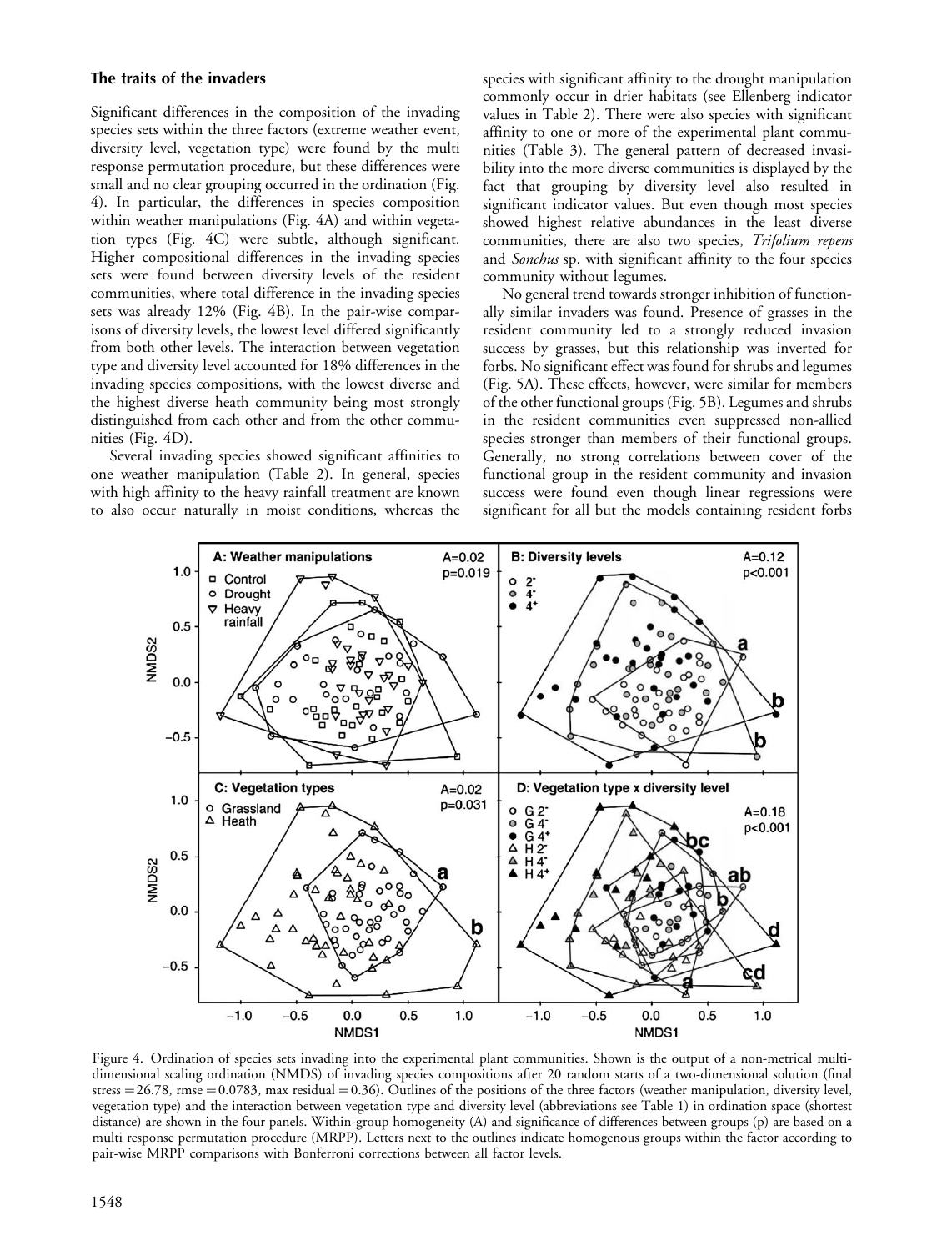Table 2. Invading species with significant indicator values for weather manipulations according to an indicator species analysis of all species which were found with more than 10 individuals in 2006. Shown are relative abundance values in each group and the significance p. Highest relative abundance values between groups are set off bold. Ellenberg indicator values of ecological behaviour for moisture run from  $1 -$  extreme dryness  $-$  to  $9 -$  often water saturated  $-$  (Ellenberg et al. 2001). If identification was not successful to the species level, values are given in parenthesis as range between the possible species.

|                      | Control | Heavy rainfall | Drought | p     | Ellenberg moisture |
|----------------------|---------|----------------|---------|-------|--------------------|
| Juncus bufonius      | 0.23    | 0.73           | 0.03    | 0.011 |                    |
| Epilobium spec       | 0.24    | 0.67           | 0.09    | 0.017 | $(5 - 7)$          |
| Juncus spec          | 0.28    | 0.64           | 0.09    | 0.025 | $(7-9)$            |
| Taraxacum officinale | 0.26    | 0.62           | 0.12    | 0.001 |                    |
| Carex c.f. ovalis    | 0.26    | 0.57           | 0.17    | 0.025 |                    |
| Trifolium repens     | 0.26    | 0.48           | 0.27    | 0.011 |                    |
| Sonchus spec         | 0.00    | 0.40           | 0.60    | 0.020 | $(4-5)$            |
| Rumex acetosella     | 0.17    | 0.31           | 0.52    | 0.027 |                    |

(Table 4). The slope of the significant regressions was similar for grasses and other species for the resident grasses. Shrubs showed a weak trend to inhibit woody plants more strongly than other functional groups. Legumes, however, inhibited other functional groups stronger than other legumes.

# **Discussion**

#### The physical environment  $-$  drought and heavy rainfall

Application of weather events with 100 years recurrence did not alter resident above-ground cover, i.e. they did not provide changes in the invasibility by creating physical disturbance of the biomass or by creating bare ground in the first (Kreyling et al. in press) or the subsequent years of the weather manipulations in our experiment (Fig. 2). We find no significant correlation between invasibility and aboveground productivity or cover of the resident stand  $(r^2 =$ 0.04 for a linear regression between number of invading individuals and aboveground cover of the resident plant communities). Compared to natural communities, productivity of the grassland plots is within the natural range of extensively managed grassland in the region  $(200-700)$  g  $ha^{-1}$ ), but at the lower productivity end.

Despite the missing effects of extreme weather events on above-ground resident productivity, the applied events changed invasibility. The observed effects support expectations from the fluctuating resource hypothesis (Davis et al. 2000) or the environmental heterogeneity hypothesis (Melbourne et al. 2007) with increased invasibility during and after times of enhanced resource availability (heavy rainfall), and decreased invasibility during and after times of strong competition and resource limitation (drought). Fluctuating resources therefore challenge the competitive interaction between resident and invading species. The first experimental set-up to test the fluctuating resources hypothesis, in fact, applied weather manipulations remarkably similar to ours in an old field at Cedar Creek, USA (Davis and Pelsor 2001). Observational studies confirm the finding that climatic variability promotes invasibility by non-native species in years of low resource use by the resident community (Cleland et al. 2004).

Water is known to be the limiting resource for plant performance in semi-arid ecosystems, with increased soil moisture availability generally enhancing invasibility (Thomsen et al. 2006b). A review (Dukes and Mooney 1999) has shown that in dry regions, increase of water supply (whether by natural rainfall or by experimental additions) generally increases the invasibility, whereas imposed drought conditions decrease invasibility of the same communities.

It is somewhat surprising that water availability was able to act as the main determining factor in the temperate

Table 3. Invading species with significant indicator values for community compositions (vegetation type  $\times$  diversity level) according to an indicator species analysis of all species which were found with more than 10 individuals in 2006. Shown are relative abundance values in each group and the significance  $p_{\text{veg} \times \text{div}}$ . Highest relative abundance values between groups are set off bold.  $p_{\text{veg}}$  indicates significance between vegetation types and pdiv between diversity levels.

|                       | Dispersal agent |                | Grassland      |       | Health |        | $p_{\text{veg} \times \text{div}}$ | $p_{\text{veg}}$ | $p_{div}$ |       |
|-----------------------|-----------------|----------------|----------------|-------|--------|--------|------------------------------------|------------------|-----------|-------|
|                       |                 | G <sub>2</sub> | G <sub>4</sub> | $G4+$ | $H2^-$ | $H4^-$ | $H4+$                              |                  |           |       |
| Conyza canadensis     | wind (pappus)   | 0.62           | 0.26           | 0.09  | 0.01   | 0.01   | 0.00                               | 0.009            | 0.001     | 0.159 |
| Gnaphalium uliginosum | wind (pappus)   | 0.44           | 0.25           | 0.25  | 0.06   | 0.00   | 0.00                               | 0.011            | 0.001     | 0.108 |
| Taraxacum officinale  | wind (pappus)   | 0.36           | 0.14           | 0.16  | 0.25   | 0.08   | 0.02                               | 0.013            | 0.005     | 0.002 |
| Sonchus spec          | wind (pappus)   | 0.30           | 0.50           | 0.00  | 0.20   | 0.00   | 0.00                               | 0.004            | 0.099     | 0.189 |
| Trifolium repens      | wind/vegetative | 0.12           | 0.31           | 0.26  | 0.07   | 0.13   | 0.11                               | 0.025            | 0.002     | 0.010 |
| Lamiaceae spec        | ants            | 0.00           | 0.00           | 0.00  | 1.00   | 0.00   | 0.00                               | 0.017            | 0.221     | 0.114 |
| Cerastium glomeratum  | wind/water      | 0.08           | 0.00           | 0.00  | 0.92   | 0.00   | 0.00                               | 0.002            | 0.023     | 0.004 |
| Spergula arvensis     | wind            | 0.05           | 0.10           | 0.03  | 0.81   | 0.00   | 0.01                               | 0.001            | 0.224     | 0.001 |
| Rumex acetosella      | unspecialized   | 0.18           | 0.08           | 0.11  | 0.58   | 0.03   | 0.02                               | 0.002            | 0.666     | 0.001 |
| Poaceaea aggregate    | wind            | 0.25           | 0.10           | 0.09  | 0.51   | 0.04   | 0.02                               | 0.001            | 0.988     | 0.001 |
| Viola arvensis        | ants            | 0.08           | 0.17           | 0.00  | 0.42   | 0.00   | 0.33                               | 0.027            | 0.026     | 0.465 |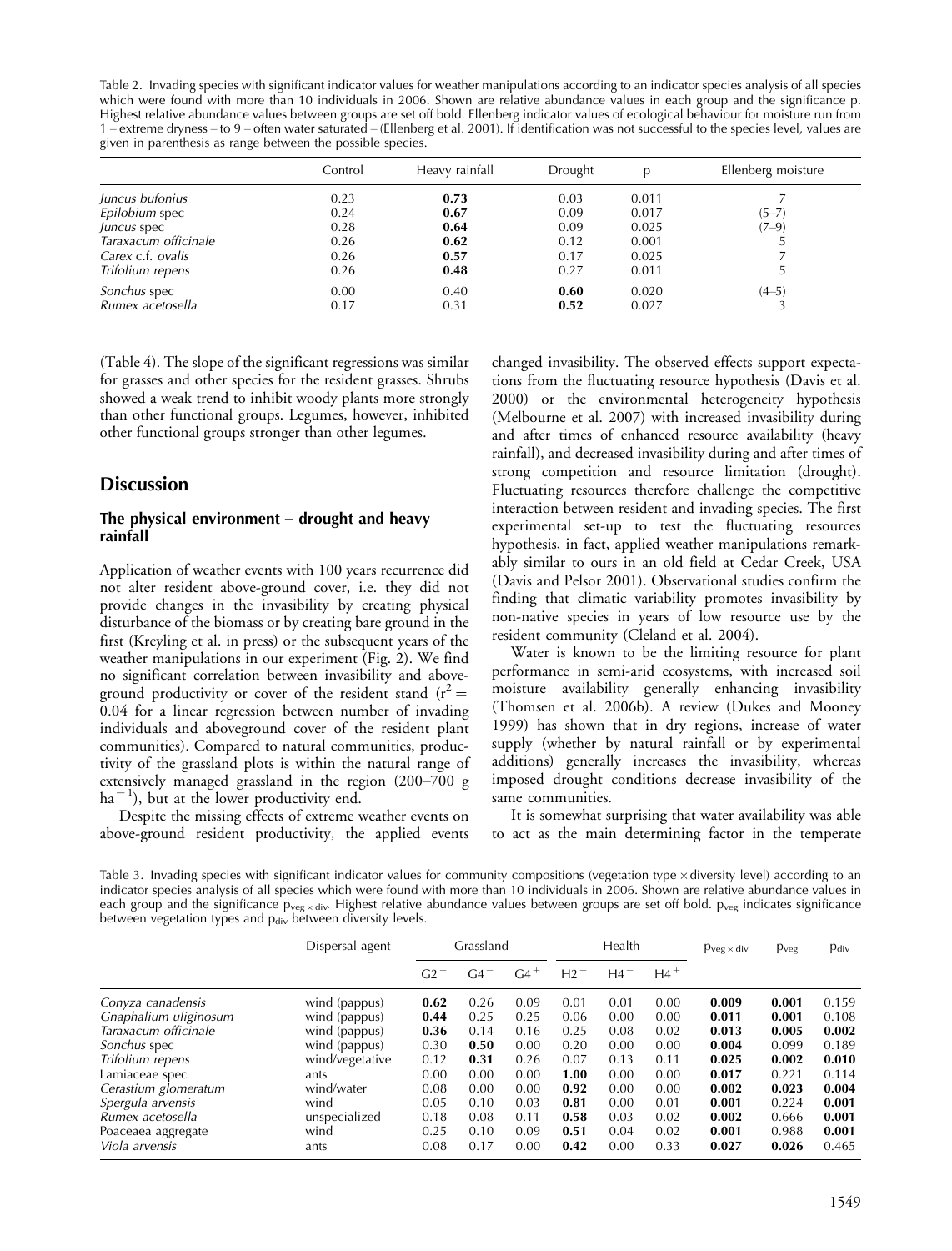

Presence of functional group in resident community

Figure 5. Invasion success separated by functional groups as function of presence or absence of the same group in the resident community. (A) Invasion success of same functional group, (B) invasion success of all other functional groups combined. For each pair of boxes  $n = 540$  (three dates in both years of 90 plots).

environment of our experiment. Even without changing total aboveground productivity of the resident stands, relative competitive ability between species might have been influenced (Kreyling et al. in press) and this can also alter invasibility (Fay et al. 2003). The sandy substrate may also play an important role here, leading to fast water percolation. Furthermore, indirect effects such as decreased mineralization may add to our findings (Davis and Pelsor 2001).

Besides the effects of the manipulations themselves, the temporal development of invasibility is remarkable. The extreme weather effects were most significant in autumn, two months after the weather manipulations in June and after one removal of all initial invaders. Such a legacy of the effect is also described in another field experiment where fluctuations in water availability as short as a few weeks had a large impact on plant invasion success (survival and percentage cover) for up to one year following the fluctuations (Davis and Pelsor 2001). There, it was concluded that the primary reason for the legacy effect of wet or dry spells is their pronounced impact on the survival of the germinating seedlings. Even though we find a similar

Table 4. Significance, r<sup>2</sup>, and parameters of linear regression between cover of functional groups in the resident communities and log number of invaders from the same and from all other functional groups.  $n = 540$  pairwise comparisons of three weeding actions both in 2006 and 2007.

| Resident group | Invading group |         | Adj. $r^2$ | Intercept | Slope    |
|----------------|----------------|---------|------------|-----------|----------|
| Grasses        | grasses        | < 0.001 | 0.11       | 1.80      | $-0.011$ |
|                | others         | < 0.001 | 0.16       | 2.14      | $-0.013$ |
| Forbs          | forbs          | 0.180   | 0.00       | 1.27      | $-0.003$ |
|                | others         | 0.761   | 0.00       | 1.55      | $-0.000$ |
| Shrubs         | shrubs         | 0.026   | 0.01       | 0.16      | 0.001    |
|                | others         | < 0.001 | 0.03       | 1.87      | 0.007    |
| Legumes        | legumes        | 0.007   | 0.01       | 0.51      | $-0.002$ |
|                | others         | < 0.001 | 0.21       | 2.30      | $-0.017$ |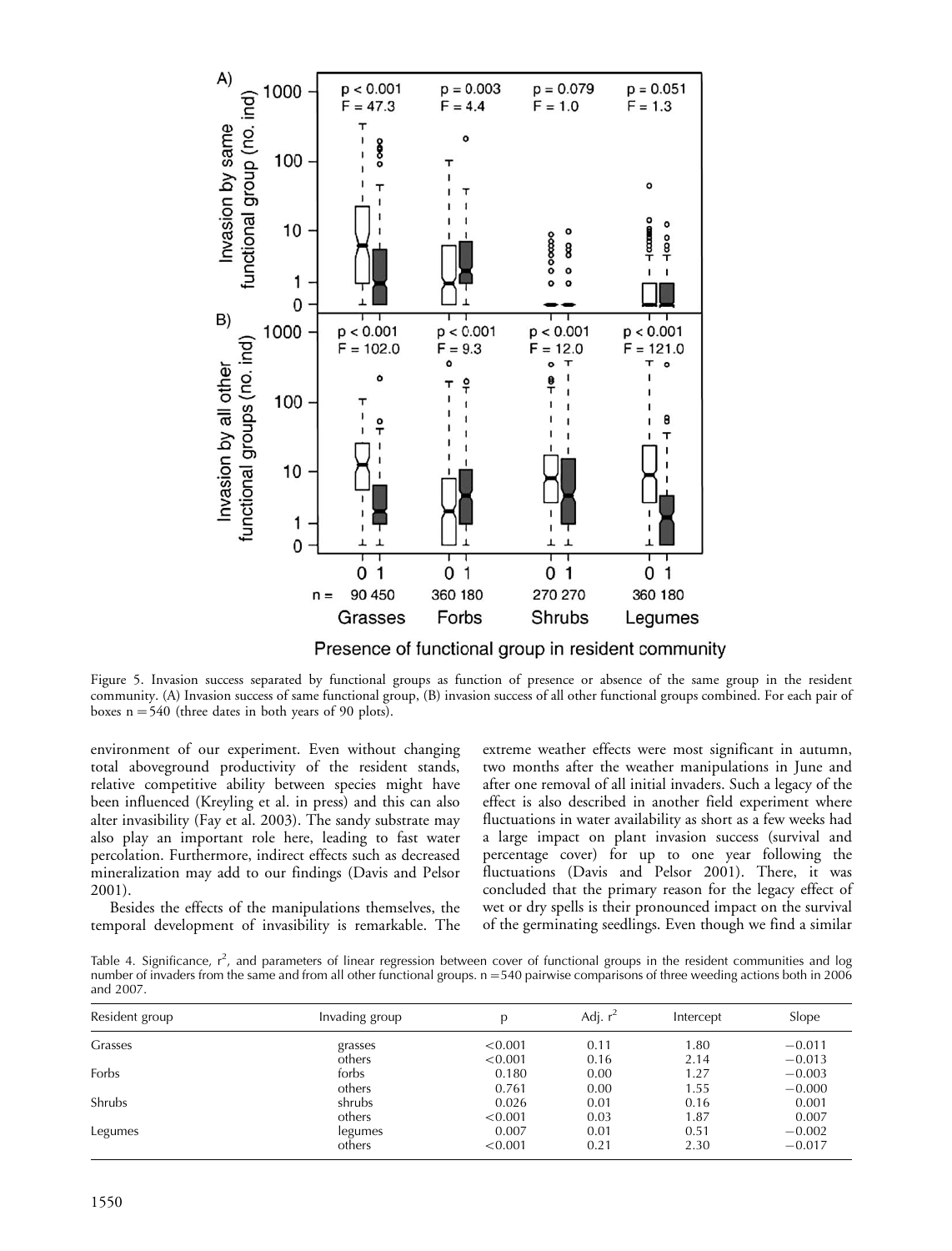pattern, we cannot explain it by the proposed mechanism, because invaders present during the phase of precipitation manipulations were removed after the manipulations ended in July. A significant treatment effect, nevertheless, was still found in September. Thus, competitive balance of the resident community is affected longer than the short duration of the weather manipulation itself. Overall, our findings on invasibility related to changes in the physical environment can convincingly be explained by the fluctuating resource hypothesis.

# The resident community  $-$  community composition and diversity

The fluctuating resource hypothesis, however, does not necessarily imply a relationship between resident species diversity and its susceptibility to invasion (Davis et al. 2000). Like many other (experimental) studies (reviewed by Fridley et al. 2007), we observe a decrease in invasibility with increasing diversity level. Although not a true diversity experiment due to the fact that diversity levels were not repeated with different species sets, the consistency between two functionally different vegetation types in our experiment implies some generality of this pattern. Such a negative relationship between resident diversity and invasibility can be brought into accordance with the fluctuating resource hypothesis when viewed together with ideas in stochastic niche concepts or niche opportunities. These concepts predict higher niche filling in functionally more diverse communities, leading generally to low levels of unused resources (Shea and Chesson 2002, Tilman 2004). Accordingly, total biomass of introduced species is often positively correlated with levels of available (unconsumed) resources, such as nitrate, initial bare ground, or light transmittance (Fargione et al. 2003). Diversity levels within this experiment are low, but it is noteworthy in this context that the well-known diversity experiments of the last decade all have shown that the diversity effects occur mainly within the range between monocultures and three to five species (Hooper et al. 2005, Cardinale et al. 2006).

Within the ongoing debate about which facet of diversity is responsible for the overall diversity resistance effect (reviewed by Richardson and Pysek 2006), competitive dominance has been proposed to be of high importance (Wardle 2001). Heath communities are naturally restricted to nutrient-poor habitats in central Europe, and their plasticity in reacting to changing conditions may be limited due to their perennial, woody growth form. Under conditions of increased nutrient supply, grasses commonly out-compete dwarf-shrubs (Wessel et al. 2004). Thus, the particular growth form and life strategy may hint at a competitive disadvantage of the dwarf shrubs and could - rather than richness-help to explain the high levels of invasibility into the lowest diverse heath community, which is composed of only two dwarf shrubs.

Legumes generally increase nitrogen availability and their presence has therefore been related to increased invasibility (Maron and Jeffries 2001, Prieur-Richard et al. 2002). But other studies contradict this relationship: Removal of legumes does not change invasibility in a diverse Scandinavian grassland (Eriksson et al. 2006), and experimentally increased levels of nitrogen availability does not influence competition between native and exotic grass species in California (Thomsen et al. 2006a). The observed decrease of invasibility in our communities containing legumes might therefore be explained by increased niche filling due to the presence of another functional group (Mwangi et al. 2007) rather than by changes in the nutrient status of the system caused by these species.

The highly artificial community set-up of even-aged and evenly distributed plant individuals could have had an effect on invasibility itself besides being different from natural communities, but recent findings suggest that evenness of resident communities has no effect on invasibility in grasslands (Mattingly et al. 2007). Our findings generally support the diversity resistance hypothesis, which can be explained by niche theory.

#### Interaction between the physical environment and the resident community

The effects of fluctuating resources (due to the weather manipulations) and biotic resistance (due to community composition) were independent in our experiment, which means that the enhancement of biotic resistance due to higher diversity is not altered by fluctuating environmental conditions. No additional buffering in the more diverse communities the insurance hypothesis (Yachi and Loreau 1999) was apparent. Resource fluctuations and differences in diversity resistance had about the same effect on invasibility in our experiment (Fig. 3), but we assume that their net balance and relative importance will strongly, and maybe not even linearly, depend on differences in community composition (not only species richness) and magnitude of disturbance in natural communities. Furthermore, resident diversity and physical disturbance feed back on each other, with initial diversity, regeneration rate, and disturbance frequency determining the outcome (Hughes et al. 2007).

The observed pattern of diversity resistance in a fluctuating physical environment in our experiment can be explained by linking niche concepts and the fluctuating resource hypothesis. Whether environmental fluctuations increase or decrease invasibility depends further on the interaction in timing of fluctuations and response by residents and invaders (Schoolmaster and Snyder 2007). This is in accordance to Shea and Chesson (2002), who state that invaders must nevertheless have an advantage over residents in some places or times via different life-history traits. This contradicts neutral assembly theories, and we follow these ideas by having a closer look at community assembly processes and specific traits of the invaders.

## The traits of the invaders

Subtle, but significant differences between the invading species sets were found, with stronger differences between the experimental plant communities than between the applied weather manipulations. The indicator species analysis revealed several species with significantly higher affinity to one of the weather manipulations or resident community compositions. Species identity of the invading species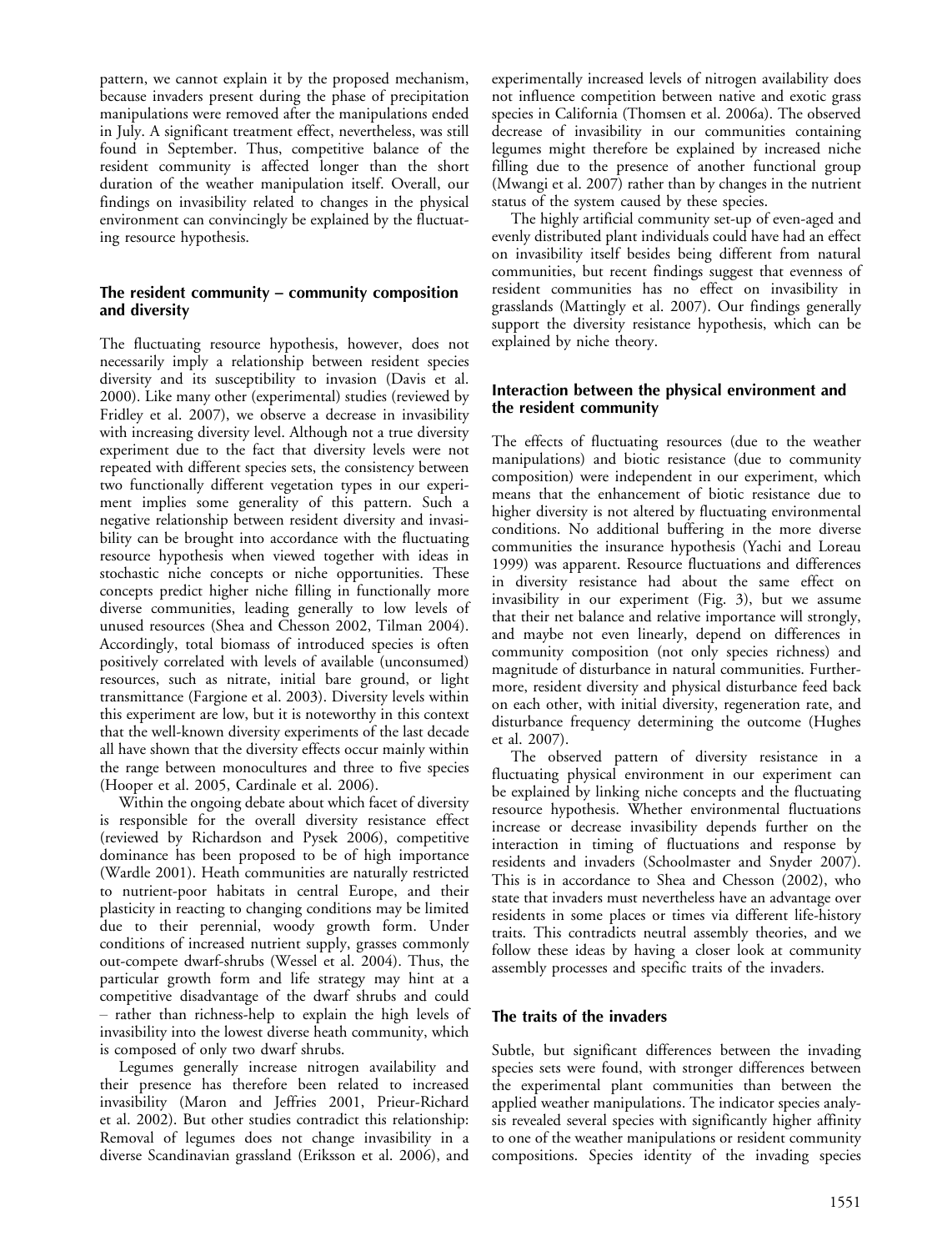therefore mattered for their invasive success. This clearly contradicts expectations from neutral species assembly. Even short term resource fluctuations can therefore determine not only invasibility in general, but also invading species identity and, presumably, future community development.

Our findings indicate that short term changes in water availability already differentiate between the invading species. Species show successful establishment under conditions that, although only during the short manipulation events, resemble the conditions of their natural environments (Table 2). The conditions at time of seedling establishment are therefore of high importance for the species composition of a given environment. As most removed individuals were well established with several developed leaves after the cotyledons, as no dead individuals of this age occurred within the three years of the study, and as total numbers rather than timing of occurrence were altered, the manipulations influenced establishment and not just the breaking of seed dormancy. The pattern can be explained in relation to niche theory; species with niche requirements poorly represented in relation to niche width at a given time may establish with relatively little resistance (Tilman 2004). From this study, however, we are not able to tell if these species, once they are established, would also survive in the long run, because they were removed after establishment. The removal of invaders causes inevitably minor soil disturbance, plots with higher numbers of invading individuals therefore also received a slightly increased density of soil disturbance. This potentially confounding factor is not further considered here.

Interestingly, all species with significant affinity to one of the grassland communities have a pappus (Table 3). Canopy roughness of grassland seems to favor this dispersal mode. In the heath communities, however, seeds with pappuses were often trapped in the more complex canopy of the stands, preventing them from reaching the ground (personnel observation). Therefore, in heath, small sized wind dispersed species without winged organs are facilitated. Furthermore, ant dispersal seems to be especially successful in the heath systems. Again, this contradicts expectations from neutral species assembly and points at the importance of individual species traits for successful invasion (Funk and Vitousek 2007). The observed differences in invasion success warn furthermore that general conclusions about invasibility of communities should not be drawn from studies on single invading species (Emery 2007).

Several studies have shown that resident species inhibit the establishment and growth of species similar to them more strongly than they inhibit species with less similar functional traits (Fargione et al. 2003, Strauss et al. 2006, Mwangi et al. 2007). In our study, no general trend towards stronger inhibition of functionally similar invaders was found. The results imply, however, that some functional groups have stronger inhibitive power than others. Especially the grasses suppressed invasion by both, other grasses as well as members of the other functional groups. This finding points again towards the importance of key species with high competitive power in the control of invasibility (Wardle 2001).

One important interaction not considered in our study is propagule pressure or the availability of propagules at favorable times for invasion (Ejrnaes et al. 2006, Thomsen et al. 2006b). Propagule pressure appears to be especially important for invasibility because at least natural temperate grassland communities are recruitment limited and rarely saturated with species (Tilman 1997). Furthermore, even communities of high resistance in terms of available resources and competition can be invaded if propagule pressure gets sufficiently high (D'Antonio et al. 2001).

# **Conclusions**

Increasing variability in precipitation and presumably also in other climate parameters are one important aspect of climate change (IPCC 2007). This development in the physical environment will have strong effects on plant community invasibility and therefore community development. In accordance to the fluctuating resource hypothesis, this implies that the predicted increase in variability of precipitation due to climate change may decrease resistance against invasion, or more general, that stochastic factors strongly influence invasibility.

On the other hand, our data support the notion that diversity resistance is additive to such effects and can be explained by the interplay between the fluctuating resource hypothesis and niche opportunities. This fact highlights the need to protect diversity as an important tool to mitigate unwanted changes in ecosystems.

Understanding the role of environmental variation in the assembly and maintenance of communities is vital to our ability to predict community development  $-$  and thereby maintain ecosystem services. Linking fields such as invasion biology, community ecology and global change research seems necessary to improve our understanding of plant community development in a changing world.

Acknowledgements - We thank Pedro Gerstberger for help in species identification and numerous student workers, and especially Steve Neugebauer, for their help in data collection.

# References

- Aarssen, L. W. et al. 2003. Is the productivity of vegetation plots higher or lower when there are more species? Variable predictions from interaction of the 'sampling effect' and 'competitive dominance effect' on the habitat templet. - Oikos 102: 427–432.
- AG Boden. 1996. Bodenkundliche Kartieranleitung. E. Schweizerbartsche Verlagsbuchhandlung.
- Balvanera, P. et al. 2006. Quantifying the evidence for biodiversity effects on ecosystem functioning and services. - Ecol. Lett. 9: 1146-1156.
- Buckland, S. M. et al. 2001. Grassland invasions: effects of manipulations of climate and management.  $-$  J. Appl. Ecol. 38: 301-309.
- Cardinale, B. J. et al. 2006. Effects of biodiversity on the functioning of trophic groups and ecosystems. - Nature 443: 989-992.
- Cleland, E. E. et al. 2004. Invasion in space and time: non-native species richness and relative abundance respond to interannual variation in productivity and diversity.  $-$  Ecol. Lett. 7: 947 $-$ 957.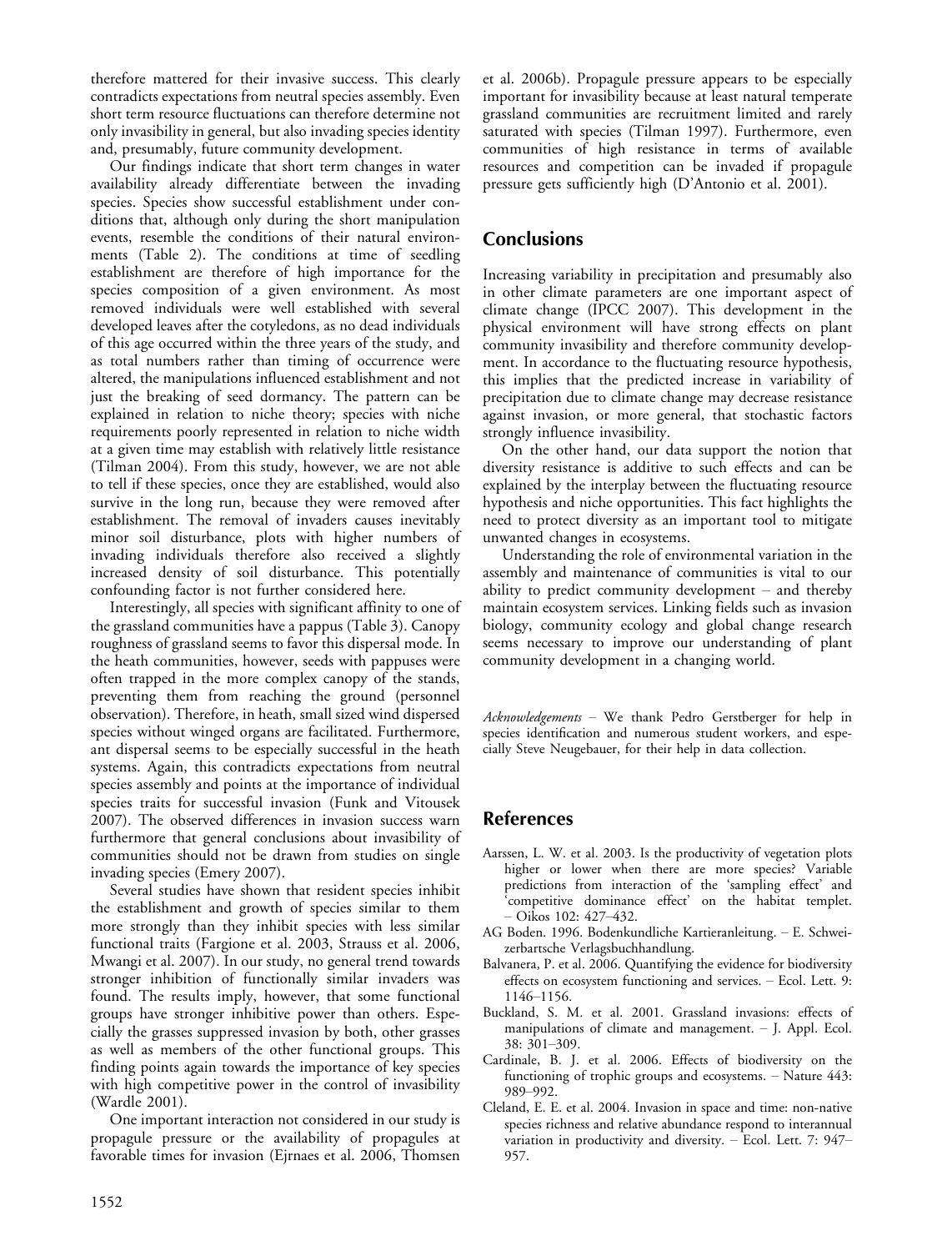- D'Antonio, C. M. et al. 2001. Ecosystem resistance to invasion and the role of propagule supply: a California perspective.  $-J$ . Mediterranean Ecol. 2: 233-245.
- Davis, M. A. and Pelsor, M. 2001. Experimental support for a resource-based mechanistic model of invasibility. - Ecol. Lett.  $4:421-428$ .
- Davis, M. A. et al. 2000. Fluctuating resources in plant communities: a general theory of invasibility.  $-$  J. Ecol. 88: 528-534.
- Davis, M. A. et al. 2005. Vegetation change: a reunifying concept in plant ecology. – Persp. Plant Ecol. Evol. Syst. 7: 69.
- Dufrene, M. and Legendre, P. 1997. Species assemblages and indicator species: the need for a flexible asymmetrical approach. - Ecol. Monogr. 67: 345-366.
- Dukes, J. S. and Mooney, H. A. 1999. Does global change increase the success of biological invaders? – Trends Ecol. Evol. 14: 135-139.
- Ejrnaes, R. et al. 2006. Community assembly in experimental grasslands: suitable environment or timely arrival? Ecology 87: 1225-1233.
- Ellenberg, H. et al. 2001. Indicator values of plants in central Europe. Erich Goltze.
- Elton, C. S. 1958. The ecology of invasions by animals and plants. - Univ. of Chicago Press.
- Emery, S. M. 2007. Limiting similarity between invaders and dominant species in herbaceous plant communities?  $-$  J. Ecol. 95: 1027-1035.
- Eriksson, O. et al. 2006. Species-rich Scandinavian grasslands are inherently open to invasion.  $-$  Biol. Invas. 8: 355-363.
- Faith, D. P. et al. 1987. Compositional dissimilarity as a robust measure of ecological distance.  $-$  Vegetatio 69: 57–68.
- Faraway, J. J. 2005. Linear models with R. Chapman and Hall/ CRC.
- Fargione, J. et al. 2003. Community assembly and invasion: an experimental test of neutral versus niche processes.  $-$  Proc. Natl Acad. Sci. USA 100: 8916-8920.
- Fay, P. A. et al. 2003. Productivity responses to altered rainfall patterns in a C-4-dominated grassland. - Oecologia 137: 245-251.
- Fridley, J. D. et al. 2007. The invasion paradox: reconciling pattern and process in species invasions.  $-$  Ecology 88: 3-17.
- Funk, J. L. and Vitousek, P. M. 2007. Resource-use efficiency and plant invasion in low-resource systems. - Nature 446: 1079-1081.
- Herben, T. et al. 2004. Invasibility and species richness of a community: a neutral model and a survey of published data. - Ecology 85: 3223-3233.
- Hooper, D. U. et al. 2005. Effects of biodiversity on ecosystem functioning: a consensus of current knowledge.  $-$  Ecol. Monogr. 75: 3-35.
- Hughes, A. R. et al. 2007. Reciprocal relationships and potential feedbacks between biodiversity and disturbance. - Ecol. Lett. 10: 849-864.
- IPCC 2007. Climate change 2007: the physical science basis. In: Solomon, S. et al. (eds), Contribution of Working Group I to the 4th Assessment Rep. of the Intergovernmental Panel on Climate Change. Cambridge Univ. Press, p. 996.
- Jentsch, A. et al. 2007. A new generation of climate change experiments: events, not trends. - Front. Ecol. Environ. 5: 365374.
- Kahmen, A. et al. 2005. Diversity-dependent productivity in seminatural grasslands following climate perturbations. Funct. Ecol.  $19: 594-601$ .
- Kreyling, J. et al. Effects of extreme weather events on plant productivity and tissue die-back are modified by community composition. Ecosystems, in press.
- Lonsdale, W. M. 1999. Global patterns of plant invasions and the concept of invasibility. - Ecology 80: 1522-1536.
- Maron, J. L. and Jeffries, R. L. 2001. Restoring enriched grasslands: effects of mowing on species richness, productivity and nitrogen retention.  $-$  Ecol. Appl. 11: 1088-1100.
- Mattingly, W. B. et al. 2007. Species evenness and invasion resistance of experimental grassland communities. Oikos 116: 1164-1170.
- McCune, B. and Grace, J. B. 2002. Analysis of ecological communities. - MjM software.

McGrady-Steed, J. et al. 1997. Biodiversity regulates ecosystem predictability.  $-$  Nature 390: 162-165.

- Melbourne, B. A. et al. 2007. Invasion in a heterogeneous world: resistance, coexistence or hostile takeover? - Ecol. Lett. 10: 77-94.
- Minchin, P. R. 1987. An evaluation of the relative robustness of techniques for ecological ordination.  $-$  Vegetatio 69: 89–107.
- Mwangi, P. N. et al. 2007. Niche pre-emption increases with species richness in experimental plant communities. - J. Ecol. 95: 65-78.
- Naeem, S. 1998. Species redundancy and ecosystem reliability. - Conserv. Biol. 12: 39-45.
- Prieur-Richard, A. H. et al. 2002. Mechanisms of resistance of Mediterranean annual communities to invasion by Conyza  $\textit{bonariensis}$ : effects of native functional composition. - Oikos 99: 338-346.
- Richardson, D. M. and Pysek, P. 2006. Plant invasions: merging the concepts of species invasiveness and community invasibility. - Prog. Phys. Geog. 30: 409-431.
- Schoolmaster, D. R. and Snyder, R. E. 2007. Invasibility in a spatiotemporally fluctuating environment is determined by the periodicity of fluctuations and resident turnover rates.  $-$  Proc. R. Soc. Lond. B 274: 1429-1435.
- Shea, K. and Chesson, P. 2002. Community ecology theory as a framework for biological invasions. Trends Ecol. Evol. 17:  $170 - 176$ .
- Steiner, C. F. et al. 2006. Population and community resilience in multitrophic communities. - Ecology 87: 996-1007.
- Strauss, S. Y. et al. 2006. Exotic taxa less related to native species are more invasive. - Proc. Natl Acad. Sci. USA 103: 5841-5845.
- Thomsen, M. A. et al. 2006a. The effect of soil nitrogen on competition between native and exotic perennial grasses from northern coastal California. - Plant Ecol. 186: 23-35.
- Thomsen, M. A. et al. 2006b. Ecological resistance, seed density and their interactions determine patterns of invasion in a California coastal grassland.  $-$  Ecol. Lett. 9: 160-170.
- Tilman, D. 1997. Community invasibility, recruitment limitation, and grassland biodiversity.  $-$  Ecology 78: 81–92.
- Tilman, D. 2004. Niche tradeoffs, neutrality, and community structure: a stochastic theory of resource competition, invasion, and community assembly. - Proc. Natl Acad. Sci. USA 101: 10854-10861.
- Tilman, D. et al. 2006. Biodiversity and ecosystem stability in a decade-long grassland experiment. - Nature 441: 629-632.
- Wardle, D. A. 2001. Experimental demonstration that plant diversity reduces invasibility-evidence of a biological mechanism or a consequence of sampling effect?  $-$  Oikos 95: 161 $-$ 170.
- Wessel, W. W. et al. 2004. A qualitative ecosystem assessment for different shrublands in western Europe under impact of climate change.  $-$  Ecosystems 7: 662–671.
- Yachi, S. and Loreau, M. 1999. Biodiversity and ecosystem productivity in a fluctuating environment: the insurance hypothesis. - Proc. Natl Acad. Sci. USA 96: 1463-1468.